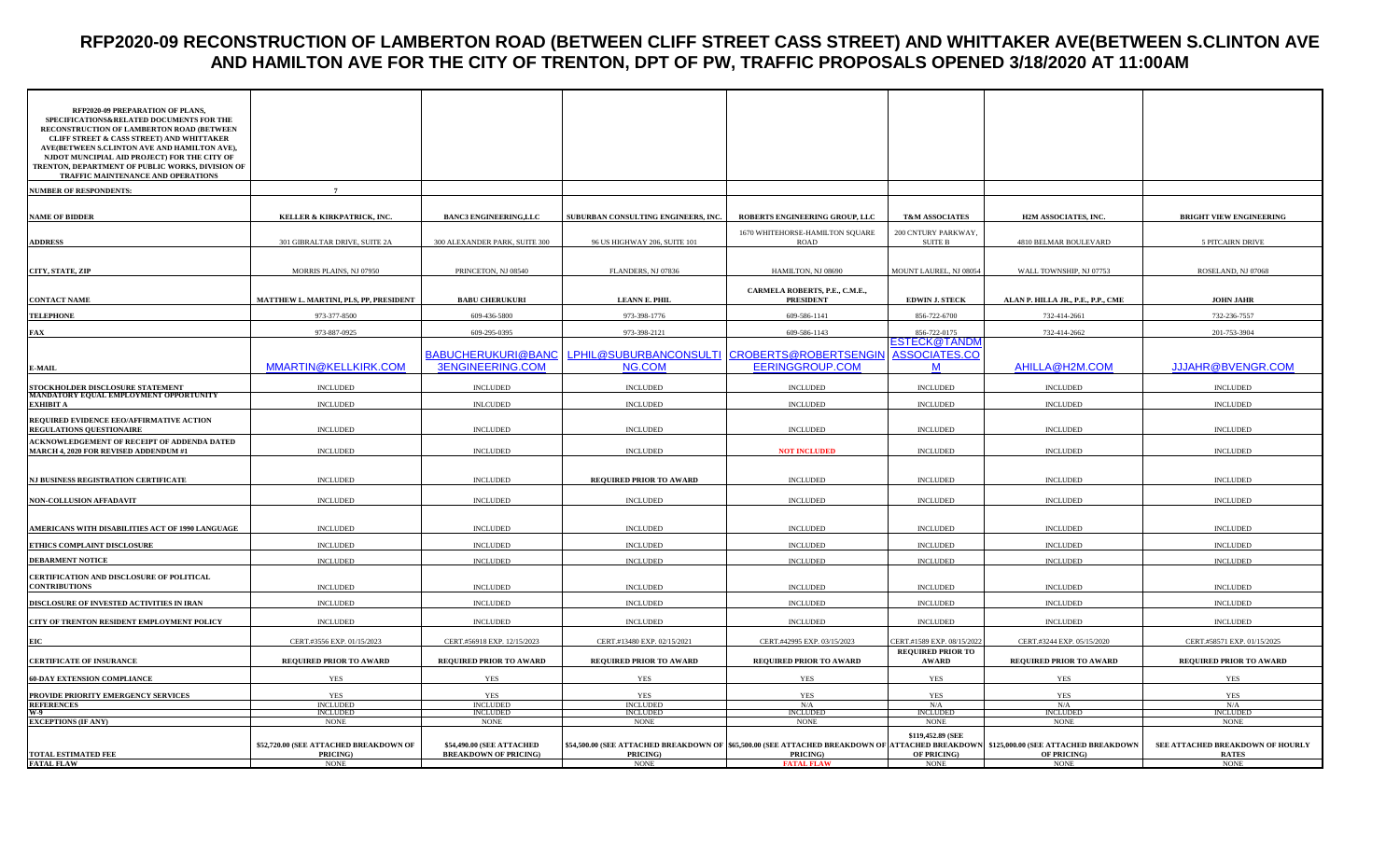



# KELLER & KIRKPATRICK, INC.

CONSULTING ENGINEERS SURVEYORS PLANNERS LANDSCAPE ARCHITECTS **MORRIS PLAINS, NEW JERSEY** 

# **RECONSTRUCTION OF LAMBERTON ROAD & WHITTAKER AVENUE**

The following is our proposed fee for the project. The fee includes all labor costs, as well as direct costs (mileage, reproduction, etc.) required to complete the project.

Attached is an hourly breakdown, by task, for the project.

## **COST PROPOSAL**

| <b>TASK DESCRIPTION</b>                  | <b>TASK HOURS</b> | <b>TASK FEE</b> |
|------------------------------------------|-------------------|-----------------|
|                                          |                   |                 |
| FIELD SURVEYING AND BASE MAPPING         | 192               | \$<br>18,990.00 |
| RESEARCH & INITIAL INSPECTION            | <b>12</b>         | \$<br>1,780.00  |
| PREPARE PLANS & SPECIFICATIONS           | 180               | \$<br>18,930.00 |
| PAYMENT SUBMISSION/CONTRACT ADMIN.       | 28                | \$<br>3,850.00  |
| PERIODIC CONSTRUCTION OBSERVATION        | 94                | \$<br>9,170.00  |
| ADDITIONAL SERVICES (Mileage & Printing) |                   | NO CHARGE       |
| <b>TOTALS</b>                            | 506               | \$<br>52,720.00 |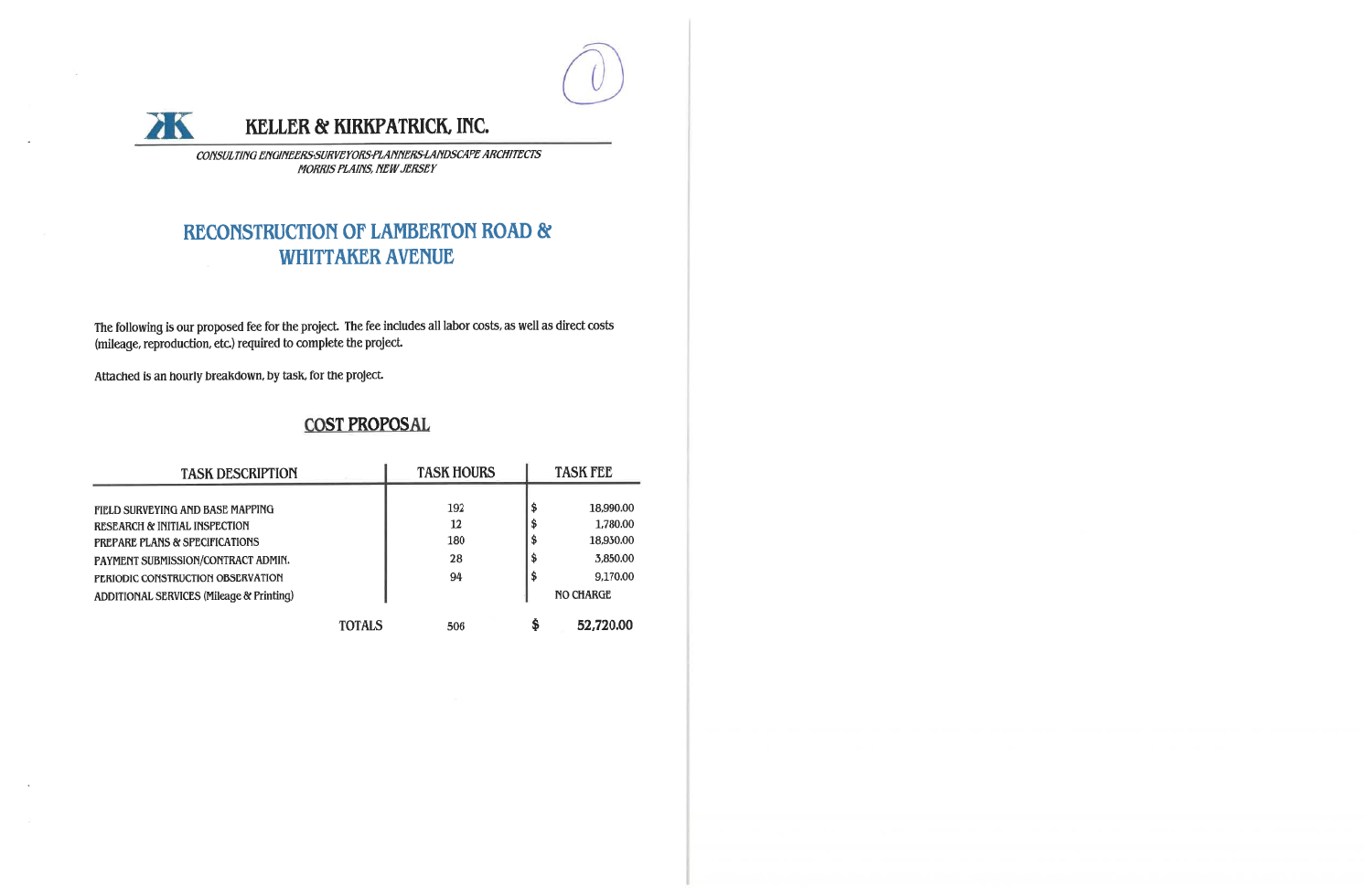${\bf KELI. ER\ & KIRKPARPARIRCK, INC.-ESTIMATE SHEFT - FIELD SURVRY AND BASE MAPS\ \\ Reconstruction of Lamberton /Whitaker\ \\ City of Trenton$ 

| Length of Project:<br>Client: | City of Trenton<br>5100 LF |                       |                      |                                  |                      |                                         |              |                     |                      |                      |                |    |           |
|-------------------------------|----------------------------|-----------------------|----------------------|----------------------------------|----------------------|-----------------------------------------|--------------|---------------------|----------------------|----------------------|----------------|----|-----------|
| Date:                         | March 10, 2020             |                       |                      |                                  |                      |                                         |              |                     |                      |                      |                |    |           |
| K&K Job Title                 | Principal                  | Engineer<br>Principal | Engineer<br>Design   | Designer                         | Survey Dept.<br>Head | Project Surveyor Party Chief Transitman |              |                     | Survey<br>Tech.      | Technical<br>Typist  | TASK<br>TOTAL  |    |           |
| K&K Employee Name             | Matt<br>Martini            | Art                   | Mike<br>Pirog<br>PIV | $\frac{\text{Noah}}{\text{PII}}$ | Bogerman<br>Kevin    |                                         |              |                     |                      | Martinelli<br>Ronnie |                |    |           |
| Grade                         | <b>NId</b>                 | <b>Elias</b><br>PVIII |                      |                                  | <b>IIIAd</b>         | $\mathbb{R}^n$                          | ET-IV        | ET-III              | ET-III               |                      |                |    |           |
| <b>IOB PHASE</b>              |                            |                       |                      |                                  |                      |                                         |              |                     |                      |                      |                |    |           |
| Project Management            |                            |                       |                      |                                  | 4                    |                                         |              |                     |                      |                      | 4              | €Ĥ | 640.00    |
| ROW Research & Tie-In         |                            |                       |                      |                                  |                      |                                         |              |                     | $\infty$             |                      | œ              | ₩  | 720.00    |
| Planimetrics Scan             |                            |                       |                      |                                  |                      | R                                       | S,           | $\overline{30}$     | 90                   |                      | 120            | ₩  | 12,150.00 |
| Utilities                     |                            |                       |                      |                                  |                      |                                         | $\mathbf{E}$ | 20                  | $\overline{16}$      |                      | \$ğ            | €Ą | 4,840.00  |
| <b>QA/QC</b>                  |                            |                       |                      |                                  | 4                    |                                         |              |                     |                      |                      | 4              | 6  | 640.00    |
|                               |                            |                       |                      |                                  |                      |                                         |              |                     |                      |                      |                |    |           |
| Hours                         | 0                          | $\bullet$             | $\bullet$            | $\circ$                          | $\infty$             | $\overline{30}$                         | និ           | ន                   | 54                   | $\bullet$            | 192            |    |           |
| Salary Rate                   | 175.00<br>↮                | 175.00<br>49          | 95.00<br>s           | 85.00<br>₩                       | 160.00<br>↮          | 145.00<br>↮                             | 95.00<br>eA  | 75.00<br>₩          | 90.00<br>S,          | 50.00<br>₩           |                |    |           |
| Direct Labor Costs            | $\mathbf{I}$<br>Đ,         | ï<br>↮                | ı<br>↔               | $\mathbf{I}$<br>÷                | 1,280.00<br>÷Ĥ       | 4,350.00 \$<br>$\triangle$              | 4,750.00 \$  |                     | 3,750.00 \$ 4,860.00 | f,<br>$\theta$       | 18,990.00<br>₩ |    |           |
|                               |                            |                       |                      |                                  |                      |                                         |              | <b>SURVEY TOTAL</b> |                      |                      | \$18,990.00    |    |           |

L:\PROPOSAL\AJE\Trenton\Lamberton-Whittaker Reconstruction 03-10-20\COST PROPOSAL.xlsx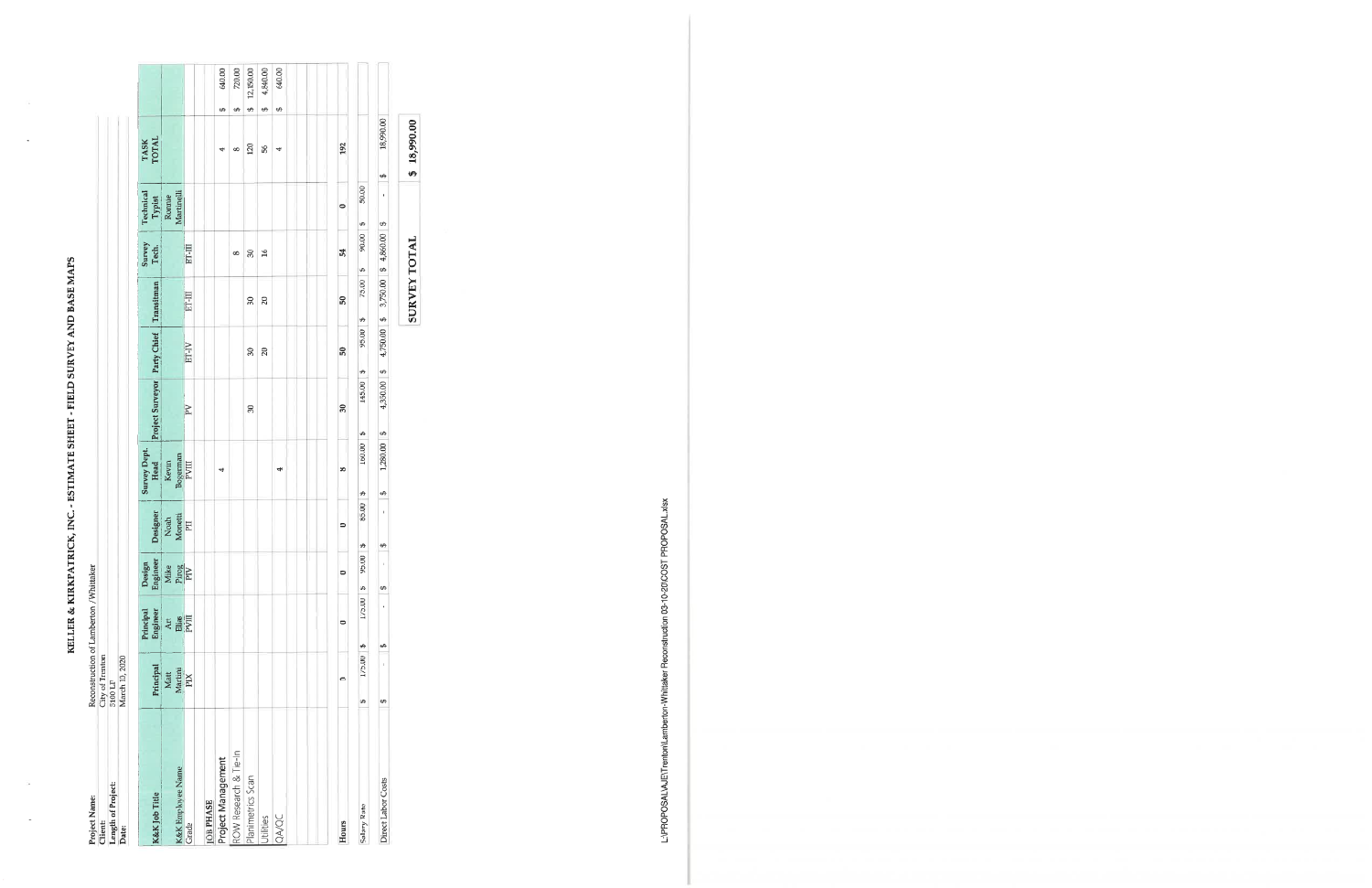KELLER & KIRKPATRICK, INC. - ESTIMATE SHEET - ENGINEERING DESIGN

| Project Name:<br><b>Client:</b> | City of Trenton   | Reconstruction of Lamberton / Whittaker |                            |                  |                     |                     |                     |                 |                     |                      |               |               |                   |          |
|---------------------------------|-------------------|-----------------------------------------|----------------------------|------------------|---------------------|---------------------|---------------------|-----------------|---------------------|----------------------|---------------|---------------|-------------------|----------|
| Length of Project:              | 5100 LF           |                                         |                            |                  |                     |                     |                     |                 |                     |                      |               |               |                   |          |
| Date:                           | March 10, 2020    |                                         |                            |                  |                     |                     |                     |                 |                     |                      |               |               |                   |          |
| K&K Job Title                   |                   | Principal                               | Design                     |                  | Survey              | Project<br>Surveyor |                     |                 | Survey<br>Tech.     | Technical            |               | TASK<br>TOTAL |                   |          |
|                                 | Principal<br>Matt | Engineer<br>Art                         | Engineer<br>Mike           | Designer<br>Noah | Dept. Head<br>Kevin |                     | Party Chief         | Transitman      |                     | Typist<br>Ronnie     |               |               |                   |          |
| K&K Employee Name               | Martini           | Elias                                   | Pirog                      | Monetti          | Bogerman            |                     |                     |                 |                     | Martinelli           |               |               |                   |          |
| Grade                           | PIX               | PVIII                                   |                            | <b>Lid</b>       | <b>PVIII</b>        | PV                  | $ET-N$              | ET-III          | ET-III              |                      |               |               |                   |          |
| <b>JOB PHASE</b>                |                   |                                         |                            |                  |                     |                     |                     |                 |                     |                      |               |               |                   |          |
| Research & Initial Inspection   |                   | $\infty$                                | 4                          |                  |                     |                     |                     |                 |                     |                      |               | 12            | ₩                 | 1,780.00 |
| Prepare Plans & Specs           |                   |                                         |                            |                  |                     |                     |                     |                 |                     |                      |               |               |                   |          |
| Meetings                        |                   | œ                                       |                            |                  |                     |                     |                     |                 |                     |                      |               | $\infty$      | ÷,                | 1,400.00 |
| Preliminary Construction Plans  |                   | $\infty$                                | 60                         | 24               |                     |                     |                     |                 |                     |                      |               | 92            | $\leftrightarrow$ | 9,140.00 |
| Final Construction Plans        |                   | $\infty$                                | $\mathbf{Q}$               | 24               |                     |                     |                     |                 |                     |                      |               | 72            | $\leftrightarrow$ | 7,240.00 |
| Quantities/Specs                |                   | $\circ$                                 |                            |                  |                     |                     |                     |                 |                     | $\sim$               |               | $^{\circ}$    | SĄ                | 1,150.00 |
|                                 |                   |                                         |                            |                  |                     |                     |                     |                 |                     |                      |               |               |                   |          |
|                                 |                   |                                         |                            |                  |                     |                     |                     |                 |                     |                      |               |               |                   |          |
|                                 |                   |                                         |                            |                  |                     |                     |                     |                 |                     |                      |               |               |                   |          |
| Hours                           | $\bullet$         | 38                                      | 104                        | 48               | $\circ$             | 0                   | $\bullet$           | 0               | $\bullet$           | $\mathbf{\tilde{c}}$ |               | 192           |                   |          |
| Salary Rate                     | 175.00<br>€Ą      | 175.00<br>÷                             | $\overline{8}$<br>95.<br>₩ | 85.00<br>ΨĐ      | 150.00<br>↮         | 110.00<br>$\theta$  | 100.00<br>↮         | 70.00<br>S      | 95.00<br>₩          | 50.00<br>Đ)          |               |               |                   |          |
| Direct Labor Costs              | $\mathbf I$<br>49 | 6,650.00 \$<br>S                        | $\overline{0}$<br>9,880.   | 4,080.00<br>49   | $\mathbf{I}$<br>↮   | $\,$<br>↮           | $\mathfrak{t}$<br>s | y<br>$\Theta$   | $\bar{\rm t}$<br>e۵ | 100.00<br>49         | $\rightarrow$ | 20,710.00     |                   |          |
|                                 |                   |                                         |                            |                  |                     |                     |                     | TASK TOTAL, K&K |                     |                      | €Ą            | 20,710.00     |                   |          |

L:\PROPOSAL\AJE\Trenton\Lamberton-Whittaker Reconstruction 03-10-20\COST PROPOSAL.xlsx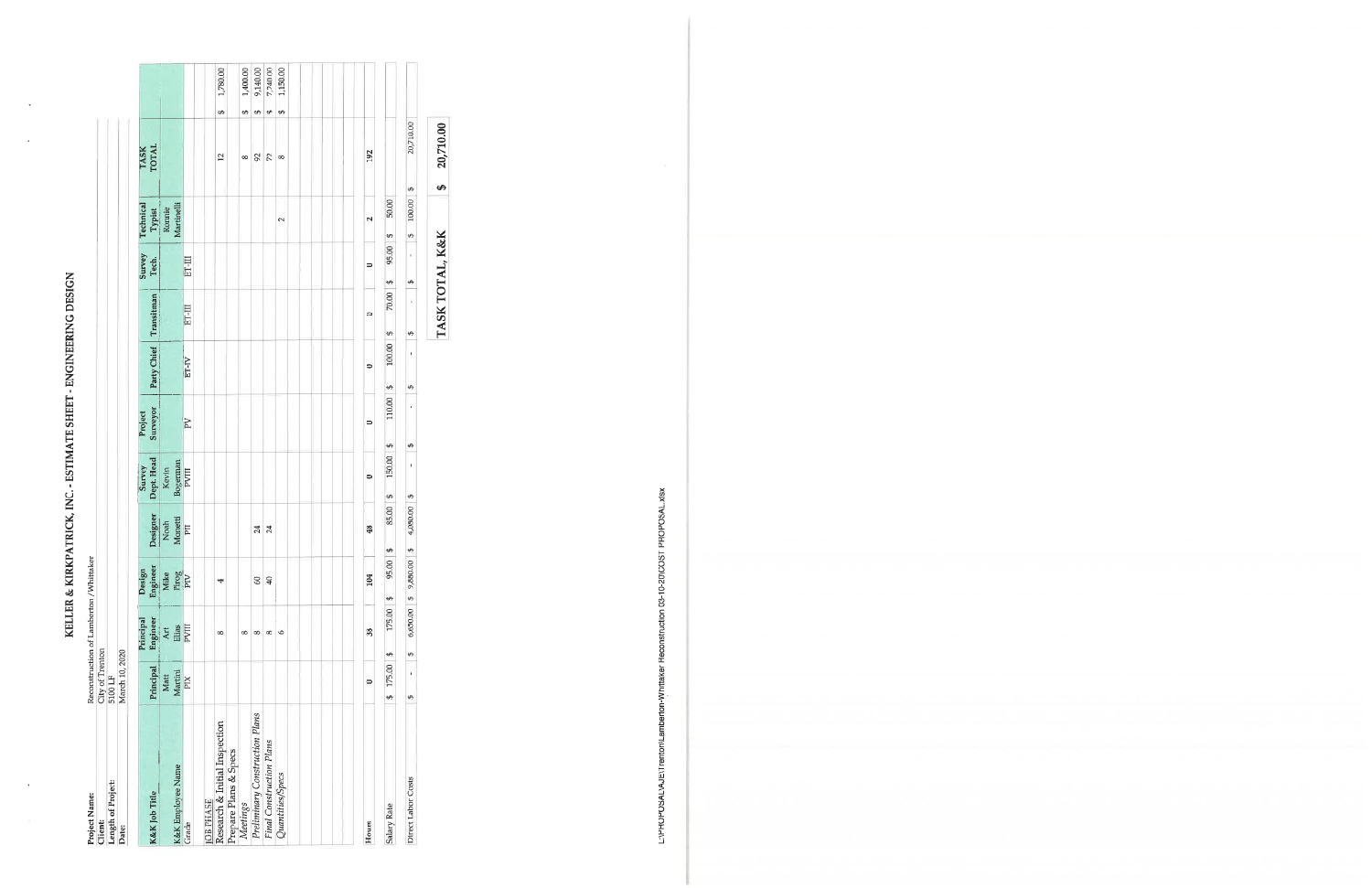KELLER & KIRKPATRICK, INC. - ESTIMATE SHEET - ENGINEERING CONSTRUCTION

| Project Name:<br>Client:     | City of Trenton    | Reconstruction of Lamberton / Whittaker |                                  |                    |                                                                    |                     |                          |                 |                |                  |                       |          |          |
|------------------------------|--------------------|-----------------------------------------|----------------------------------|--------------------|--------------------------------------------------------------------|---------------------|--------------------------|-----------------|----------------|------------------|-----------------------|----------|----------|
| Length of Project:           | 5100 LF            |                                         |                                  |                    |                                                                    |                     |                          |                 |                |                  |                       |          |          |
| Date:                        | March 10, 2020     |                                         |                                  |                    |                                                                    |                     |                          |                 |                |                  |                       |          |          |
| K&K Job Title                | Principal          | Engineer<br>Principal                   | Engineer<br>Design               | Designer           | Dept. Head<br>Survey                                               | Surveyor<br>Project | Party Chief              | Transitman      | Inspector      | Technical        | <b>TASK</b><br>TOTAL  |          |          |
|                              | Matt               | Art                                     | <b>Mike</b>                      |                    | Kevin                                                              |                     |                          |                 |                | Ronnie<br>Typist |                       |          |          |
| <b>K&amp;K</b> Employee Name | Martini            | $\frac{\rm \,Bias}{\rm \,PVIII}$        | $\frac{\text{Prog}}{\text{PIV}}$ | Noah Monetti       |                                                                    |                     |                          |                 |                | Martinelli       |                       |          |          |
| Grade                        | <b>EX</b>          |                                         |                                  | LId                | $\begin{array}{c} \texttt{Bogerman} \\ \texttt{PVIII} \end{array}$ | $\overline{P}V$     | ET-IV                    | ET-III          | ET-II          |                  |                       |          |          |
| <b>JOB PHASE</b>             |                    |                                         |                                  |                    |                                                                    |                     |                          |                 |                |                  |                       |          |          |
| Payment Sub./Contract Admin. |                    | $\frac{6}{2}$                           | $\overline{10}$                  |                    |                                                                    |                     |                          |                 |                | Ņ                | 28                    | €Ĥ       | 3,850.00 |
| Periodic Construction Obs.   |                    | $\infty$                                | $\circ$                          |                    |                                                                    |                     |                          |                 | 80             |                  | 94                    | $\Theta$ | 9,170.00 |
|                              |                    |                                         |                                  |                    |                                                                    |                     |                          |                 |                |                  |                       |          |          |
| Hours                        | 0                  | 24                                      | $\frac{16}{2}$                   | 0                  | $\bullet$                                                          | $\circ$             | $\overline{\phantom{0}}$ | $\bullet$       | 80             | $\mathbf{N}$     | 122                   |          |          |
| Salary Rate                  | 175.00<br>₩        | 175.00<br>↮                             | 95.00<br>↮                       | 85.00<br>÷,        | 150.00<br>÷                                                        | 110.00<br>÷Ą        | 95.00<br>Đ,              | 70.00<br>↮      | 90.00<br>5     | 50.00<br>eA      |                       |          |          |
| Direct Labor Costs           | $\bar{\rm i}$<br>↮ | ↔                                       | $4,200.00$ \$ 1,520.00           | $\mathbf{t}$<br>€Ą | $\mathfrak{t}$<br>G,                                               | $\mathfrak l$<br>₩  | ŧ<br>40                  | ₩               | $$7,200.00$ \$ | 100.00           | 13,020.00<br>$\omega$ |          |          |
|                              |                    |                                         |                                  |                    |                                                                    |                     |                          | TASK TOTAL, K&K |                |                  | 13,020.00<br>ø,       |          |          |

L:\PROPOSAL\AJE\Trenton\Lamberton-Whittaker Reconstruction 03-10-20\COST PROPOSAL.xlsx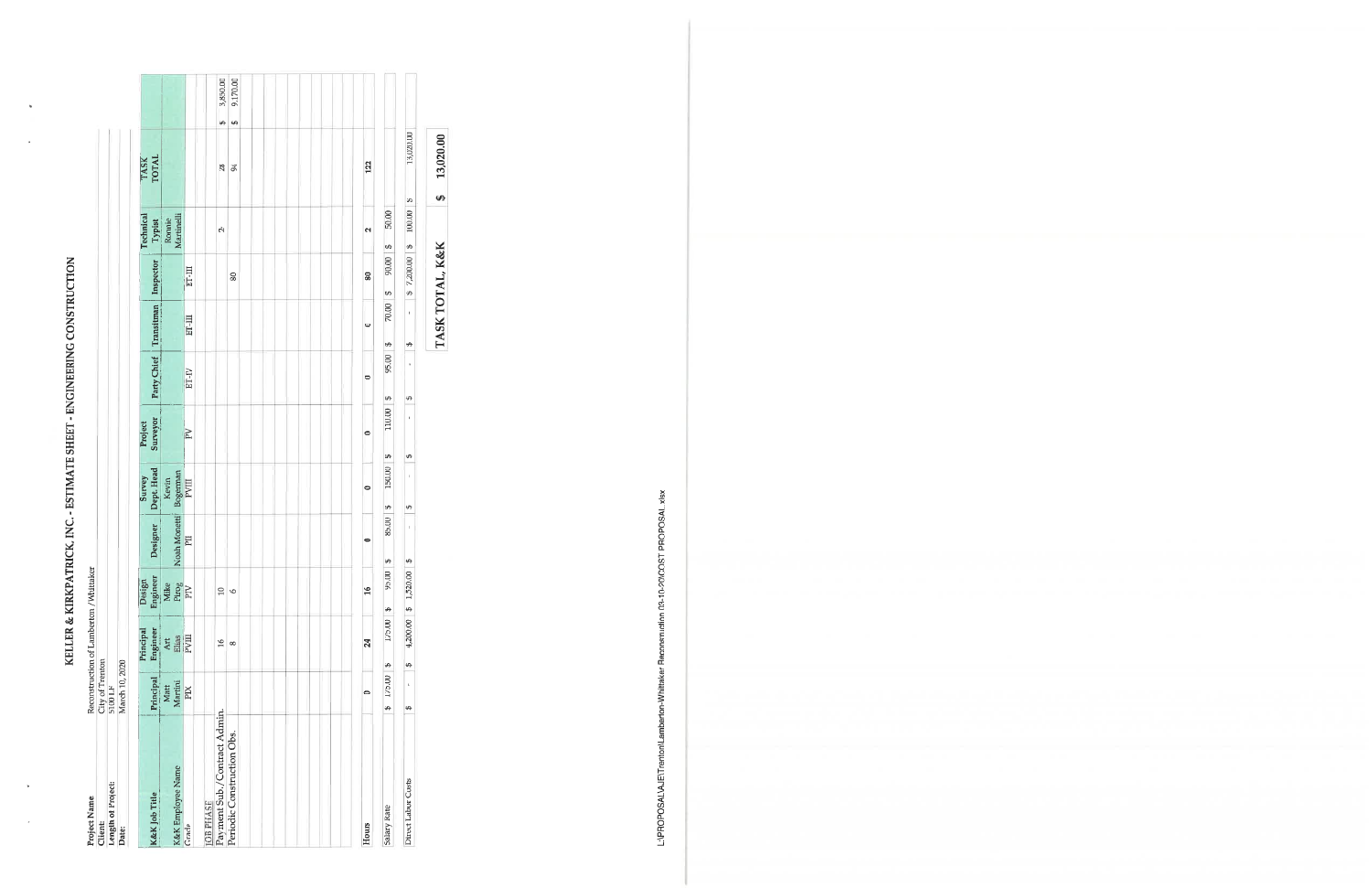



300 Alexander Park, Suite 300 Princeton, NJ 08540 609.436.5800 phone 609.356.0295 fax www.banc3engineering.com SBE | MBE | DBE certified

March 18, 2020

Ms. Isabel Garcia, QPA **Purchasing Agent** City of Trenton, City Hall 319 East State Street Division of Purchasing 1<sup>st</sup> Floor Trenton, NJ 08608

#### **RE: FEE PROPOSAL**

Engineering Services for the Reconstruction of Lamberton Road (between Cliff Street and Cass Street) & Whittaker Avenue (between South Clinton Avenue and Hamilton Avenue)

\$54,490

Dear Ms. Garcia:

Please find below our Fee Proposal, broken down as requested within the proposal.

| Research                                 | \$300    |
|------------------------------------------|----------|
| Initial Inspection                       | \$380    |
| Field Surveying                          | \$12,500 |
| Preparation of Plans and Specifications  | \$23,900 |
| <b>Additional Services</b>               | \$5,530  |
| Periodic Observation During Construction | \$9,800  |
| Payment Submission to NJDOT              | \$2,080  |
|                                          |          |

Total

Regards,

Babu Cherukuri, PE President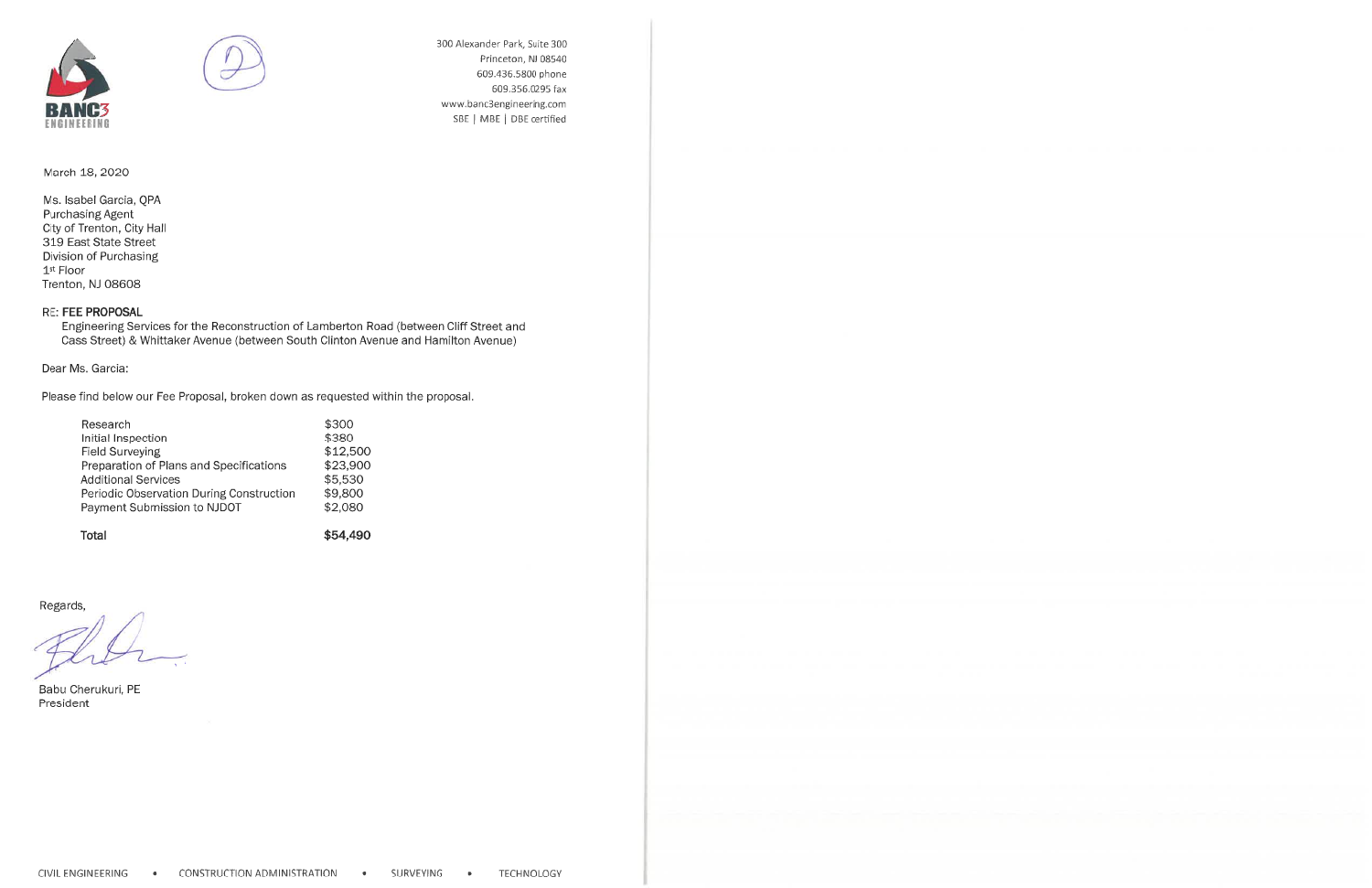## FEE PROPOSAL/FEE STRUCTURE

 $\overline{\phantom{a}}$  $\overline{\phantom{0}}$ 

#### **CITY OF TRENTON**

## **REQUEST FOR PROPOSAL - RFP2020-09** THE PREPARATION OF PLANS, SPECIFICATIONS AND RELATED DOCUMENTS FOR RECONSTRUCTION OF **LAMBERTON ROAD AND WHITTAKER AVENUE**

#### **Fee Proposal**

SCE is prepared to provide the following costs associated with the City's project.

| $\blacksquare$ Research                                                                  | \$1,400         |
|------------------------------------------------------------------------------------------|-----------------|
| <b>Initial Inspection</b>                                                                | \$1,300         |
| • Field Surveying                                                                        | \$9,500         |
| <b>•</b> Preparation of Plans & Specifications                                           | \$19,200        |
| • Additional Services (printing, meetings, correspondence)                               | \$3,000         |
| <b>•</b> Periodic Observation During Construction (full-time during milling $\&$ paving) | \$16,900        |
| • Payments Submissions to NJDOT for Reimbursement                                        | \$3,200         |
| TAT JRAIN JAHRIN BRIGHT                                                                  | $E = 1$ $E = 0$ |

**TOTAL ESTIMATED FEE \$54,500** 

#### **Fee Structure**

- Principal/Project Officer \$160/hour
- Senior Project Manager \$158/hour  $\blacksquare$
- Project Manager \$155/hour  $\mathbf{m}_{\mathrm{eff}}$
- Senior Project Licensed Professional \$150/hour  $\mathbf{u}$  .
- Project Licensed Professional \$145/hour
- Licensed Professional \$135/hour  $\blacksquare$
- Senior Project Coordinator \$150/hour  $\mathbf{R}$  .
- Project Coordinator \$145/hour  $\mathbf{u}$  .
- Senior Designer/Senior Survey Analyst \$125/hour  $\blacksquare$
- Designer/Survey Analyst \$120/hour  $\blacksquare$
- Senior Environmental Scientist \$125/hour  $\mathbf{u}$  .
- Environmental Scientist \$120/hour  $\mathbf{u}$  .
- Senior Project GIS Analyst \$140/hour  $\blacksquare$
- Project GIS Analyst \$130/hour  $\blacksquare$
- GIS Analyst \$125/hour  $\mathbf{u}$
- Senior GIS Technician \$115/hour
- GIS Technician \$105/hour  $\blacksquare$
- Senior GIS Project Coordinator \$130/hour  $\blacksquare$
- GIS Project Coordinator \$125/hour
- Senior Inspector \$115/hour
- Inspector \$105/hour
- Senior Technician \$110/hour
- Technician \$100/hour
- Project Administrator \$115/hour  $\blacksquare$
- Administrative Support \$60/hour  $\blacksquare$
- o Equipment Unit Cost
	- o Unmanned Aerial Systems / Remotely Operated Vehicle \$150/hour

 $\mathbf{1}$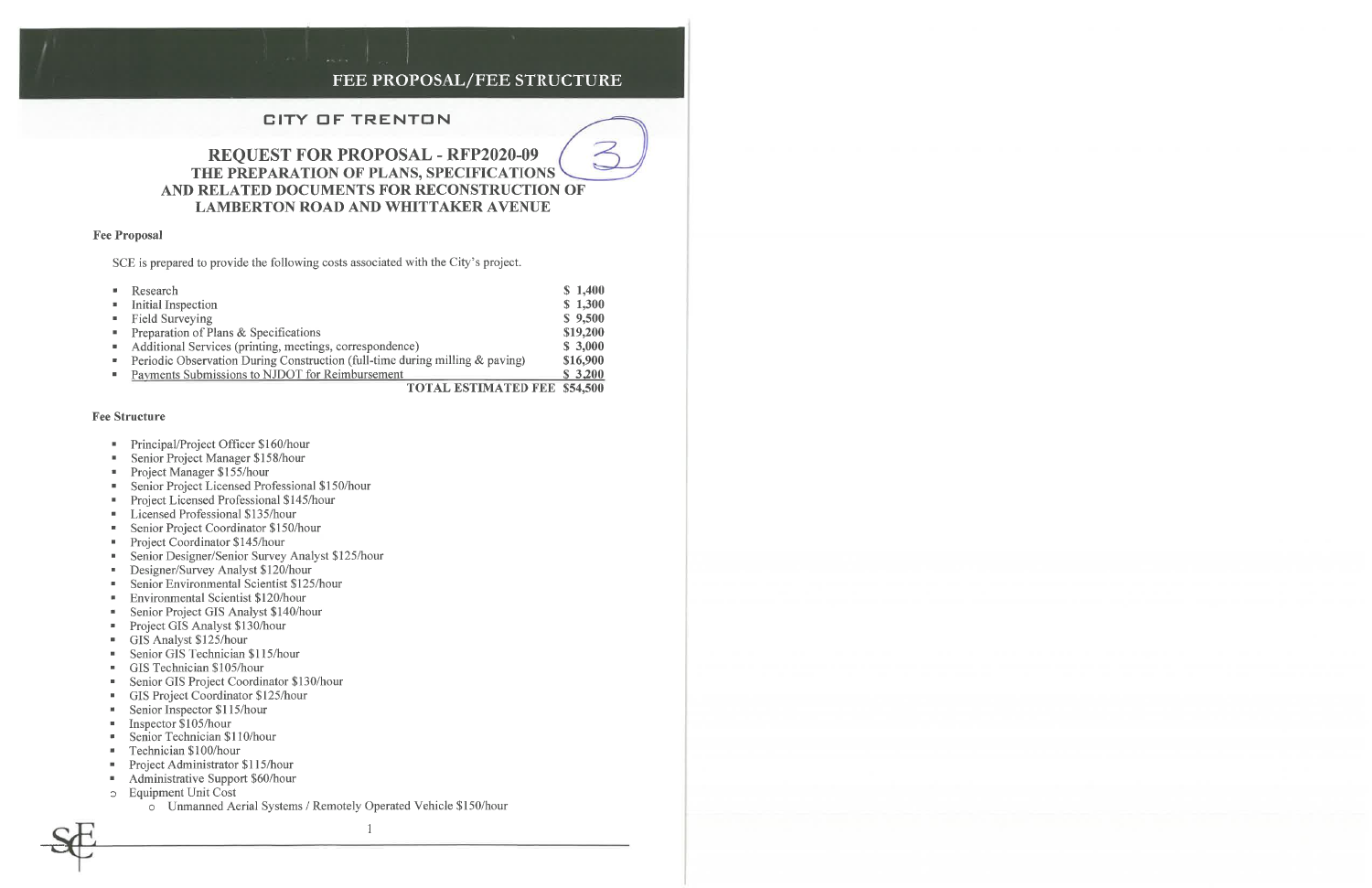## FEE PROPOSAL/FEE STRUCTURE

### **CITY OF TRENTON**

- o Robotic/LiDAR \$50/hour
- o GPS \$25/hour
- LSRP (Licensed Site Remediation Professional) Services Unit Cost
	- For any environmental services requiring LSRP oversight and certification, a \$25/hour unit cost will be included in addition to the hourly rate for roles above.
- Any actual disbursements and expenses which we incur on your behalf, such as subconsultant<br>fees, application/permit fees, delivery charges, parking, printing and toll charges will be billed at actual cost-plus 15 percent.
- Mileage will be billed in accordance with federal prevailing wage.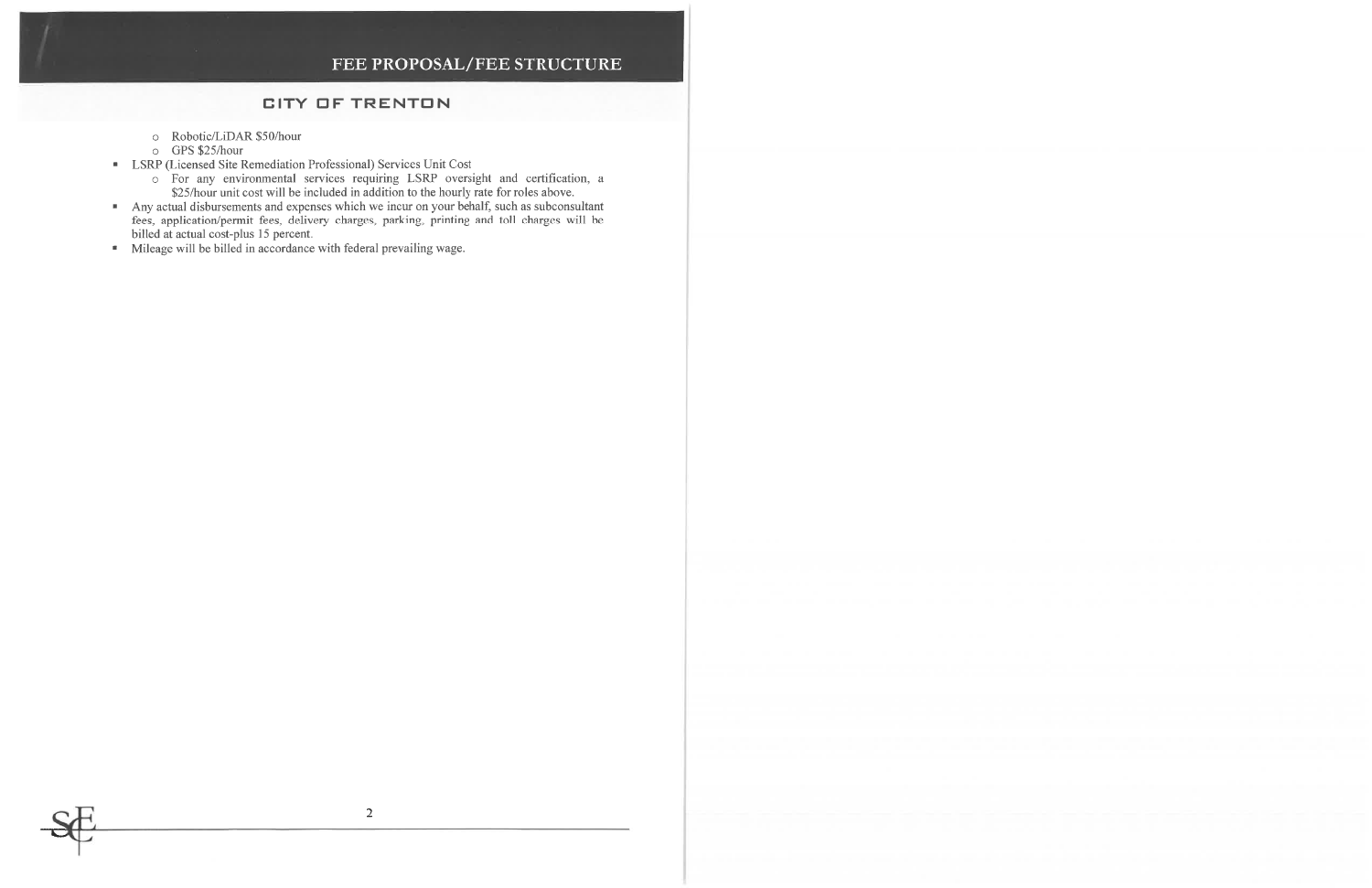



1670 Whitehorse-Hamilton Souare Rd.<br>Hamilton, New Jersey 08690<br>609-586-1141 fax 609-586-1143<br>www.RobertsEngineeringGroup.com

# **Cost Proposal**

|                | <b>Engineering Services</b><br>for the Preparation of Plans, Specifications and Related Documents<br>for the Reconstruction of Lamberton Road (Between Cliff Street and Cass Street)<br>& Whittaker<br><b>NJDOT Municipal Aid Project</b><br>March 18, 2020 |             |
|----------------|-------------------------------------------------------------------------------------------------------------------------------------------------------------------------------------------------------------------------------------------------------------|-------------|
|                | Our File No.: T2001                                                                                                                                                                                                                                         |             |
|                |                                                                                                                                                                                                                                                             |             |
| $\mathbf{1}$   | Field Survey/Base Map Preparation                                                                                                                                                                                                                           | \$27,000.00 |
| $\overline{2}$ | 75% Preliminary Construction Plans/Specifications/Bid<br><b>Document Preparation</b>                                                                                                                                                                        | \$11,750.00 |
| 3              | <b>Final Construction Plans/Specifications/Bid Document</b><br>Preparation                                                                                                                                                                                  | \$3,950.00  |
| 4              | <b>Bid Tabulation and Contract Administration</b>                                                                                                                                                                                                           | \$1,500.00  |
| 5              | <b>Construction Inspection and Management</b>                                                                                                                                                                                                               | \$20,800.00 |
| 6              | Reimbursables (Mileage, Photocopies, etc.)                                                                                                                                                                                                                  | \$500.00    |
|                |                                                                                                                                                                                                                                                             |             |
|                | Total:                                                                                                                                                                                                                                                      | \$65,500.00 |

This is an Hourly Not to Exceed Amount and individual item totals may vary. Note: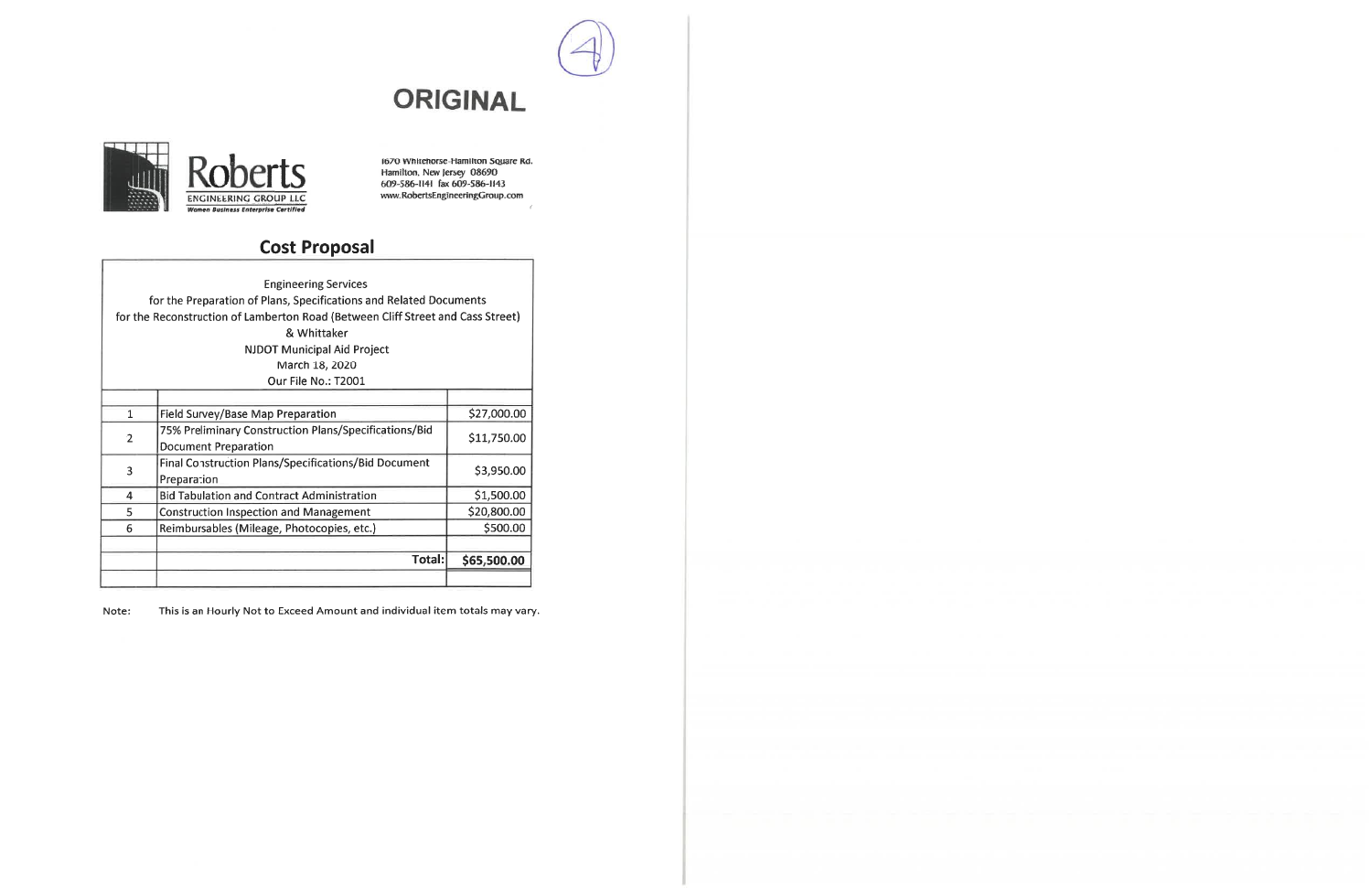|                                                                                                              |                                 | <b>CONTRACT PRICING PROPOSAL</b>                   |                                                               |               |                   |
|--------------------------------------------------------------------------------------------------------------|---------------------------------|----------------------------------------------------|---------------------------------------------------------------|---------------|-------------------|
|                                                                                                              | (Cost Plus Fixed Fee Contracts) |                                                    |                                                               |               |                   |
| This form is for use when submission of cost or pricing data for a Cost Plus Fixed Fee contract Is required. |                                 |                                                    |                                                               | Page No.<br>1 | No. Of Pages<br>2 |
| <b>TandM Associates</b><br>Name of Offeror                                                                   |                                 | Supplies and/or Services to be Furnished           |                                                               |               |                   |
| Home Office Address                                                                                          |                                 |                                                    |                                                               |               |                   |
| 11 Tindall Road, Middletown NJ 07748                                                                         |                                 | Whittaker Ave, and Lamberton Street Reconstruction |                                                               |               |                   |
| Divisions and Locations Where Work is to be Performed:                                                       |                                 | <b>Total Amount of Proposal</b>                    |                                                               |               |                   |
| 200 Century Parkway, Suite B, Mt. Laurel, NJ 08054                                                           |                                 | \$119,452.89                                       |                                                               |               |                   |
| DETAIL DESCRIPTION OF COST ELEMENTS                                                                          |                                 |                                                    |                                                               |               |                   |
|                                                                                                              | Estimated                       | Payroll Rate/                                      | Est                                                           |               | Reference         |
| 1. DIRECT LABOR- Specify Employee Title                                                                      | Hours                           | Hours                                              | Cost ( \$ )                                                   |               |                   |
|                                                                                                              |                                 |                                                    |                                                               |               |                   |
| Principal-in-Charge (PVIII)                                                                                  | 8                               | \$96.16                                            | \$769                                                         |               |                   |
| Project Coordinator/Manager (PVII)                                                                           | 71                              | \$65.91                                            | \$4,680                                                       |               |                   |
| Traffic Engineer (PVII)                                                                                      | 8<br>12                         | \$71.92                                            | \$575                                                         |               |                   |
| <b>Quality Assurance / Quality Control (PVIII)</b>                                                           |                                 | \$74.20                                            | \$890                                                         |               |                   |
| <b>Construction Manager (PVI)</b>                                                                            | 52                              | \$50.65                                            | \$2,634                                                       |               |                   |
| Project Engineer (PV)                                                                                        | 86                              | \$49.96                                            | \$4,297                                                       |               |                   |
| Engineer in Training (PIII)                                                                                  | 164<br>200                      | \$32.19<br>\$30.13                                 | \$5,279<br>\$6,026                                            |               |                   |
| Construction Inspector (PIII)                                                                                | 126                             | \$53.53                                            | \$6,745                                                       |               |                   |
| Drafting<br><b>Administrative Assistant</b>                                                                  | 38                              | \$22.85                                            | \$868                                                         |               |                   |
|                                                                                                              |                                 |                                                    | \$0                                                           |               |                   |
|                                                                                                              |                                 |                                                    | \$0                                                           |               |                   |
|                                                                                                              |                                 |                                                    | \$0                                                           |               |                   |
|                                                                                                              |                                 |                                                    | \$0                                                           |               |                   |
| <b>TOTAL DIRECT LABOR</b>                                                                                    |                                 |                                                    |                                                               | \$32,763.25   |                   |
| 2. LABOR OVERHEAD (Specify Cost Center)                                                                      | O.H. Rate                       | X Direct Labor Base =                              | Est Cost (\$)                                                 |               |                   |
| T (NJDOT OH Rate)                                                                                            | 160.00%                         | \$32,763.25                                        | \$52,421.20                                                   |               |                   |
|                                                                                                              |                                 |                                                    |                                                               |               |                   |
|                                                                                                              |                                 |                                                    |                                                               |               |                   |
|                                                                                                              |                                 |                                                    |                                                               |               |                   |
| <b>TOTAL LABOR OVERHEAD</b>                                                                                  |                                 |                                                    |                                                               | \$52,421.20   |                   |
| 3. Direct Expenses (From Exhibit A)                                                                          |                                 |                                                    |                                                               |               |                   |
| <b>Total Direct Expenses</b>                                                                                 |                                 |                                                    |                                                               | \$2,750.00    |                   |
|                                                                                                              |                                 |                                                    |                                                               |               |                   |
| 4. SUB-CONSULTANTS - (You must provide a separate detailed budget for each if over \$5,000)                  |                                 |                                                    | Est Cost (\$)                                                 |               |                   |
|                                                                                                              |                                 |                                                    |                                                               |               |                   |
| Stout and Caldwell (Survey)                                                                                  |                                 |                                                    | \$14,900.00                                                   |               |                   |
| Promatech LLC (Construction Inspection)                                                                      |                                 |                                                    | \$8,100.00                                                    |               |                   |
| 0                                                                                                            |                                 |                                                    | \$0.00                                                        |               |                   |
| 0                                                                                                            |                                 |                                                    | \$0.00                                                        |               |                   |
| 0                                                                                                            |                                 |                                                    | \$0.00                                                        |               |                   |
|                                                                                                              |                                 |                                                    |                                                               |               |                   |
| <b>TOTAL SUB-CONSULTANTS</b>                                                                                 |                                 |                                                    |                                                               | \$23,000      |                   |
|                                                                                                              |                                 |                                                    |                                                               |               |                   |
| 5. TOTAL OF ITEMS 1-4: DIRECT LABOR, LABOR OVERHEAD, DIRECT EXPENSES, SUB-CONSULTANTS                        |                                 |                                                    |                                                               | \$110,934.45  |                   |
|                                                                                                              |                                 |                                                    |                                                               |               |                   |
| FEE OR PROFIT (10% of ITEMS 1 AND 2: Direct Labor & Overhead)                                                |                                 |                                                    |                                                               |               |                   |
| Items 1 & 2-Direct Labor and Overhead                                                                        |                                 |                                                    |                                                               | \$85,184.45   |                   |
|                                                                                                              |                                 |                                                    |                                                               |               |                   |
| <b>6.Fee or Profit</b>                                                                                       |                                 |                                                    |                                                               | \$8,518.44    |                   |
|                                                                                                              |                                 |                                                    |                                                               |               |                   |
|                                                                                                              |                                 |                                                    |                                                               |               |                   |
|                                                                                                              |                                 |                                                    |                                                               |               |                   |
|                                                                                                              |                                 |                                                    | 7. TOTAL ESTIMATED COST AND FEE OR PROFIT (ADD ITEMS 5 AND 6) |               |                   |

 $\mathcal{K}^{\mathcal{A}}$  and  $\mathcal{A}^{\mathcal{A}}$  and  $\mathcal{A}^{\mathcal{A}}$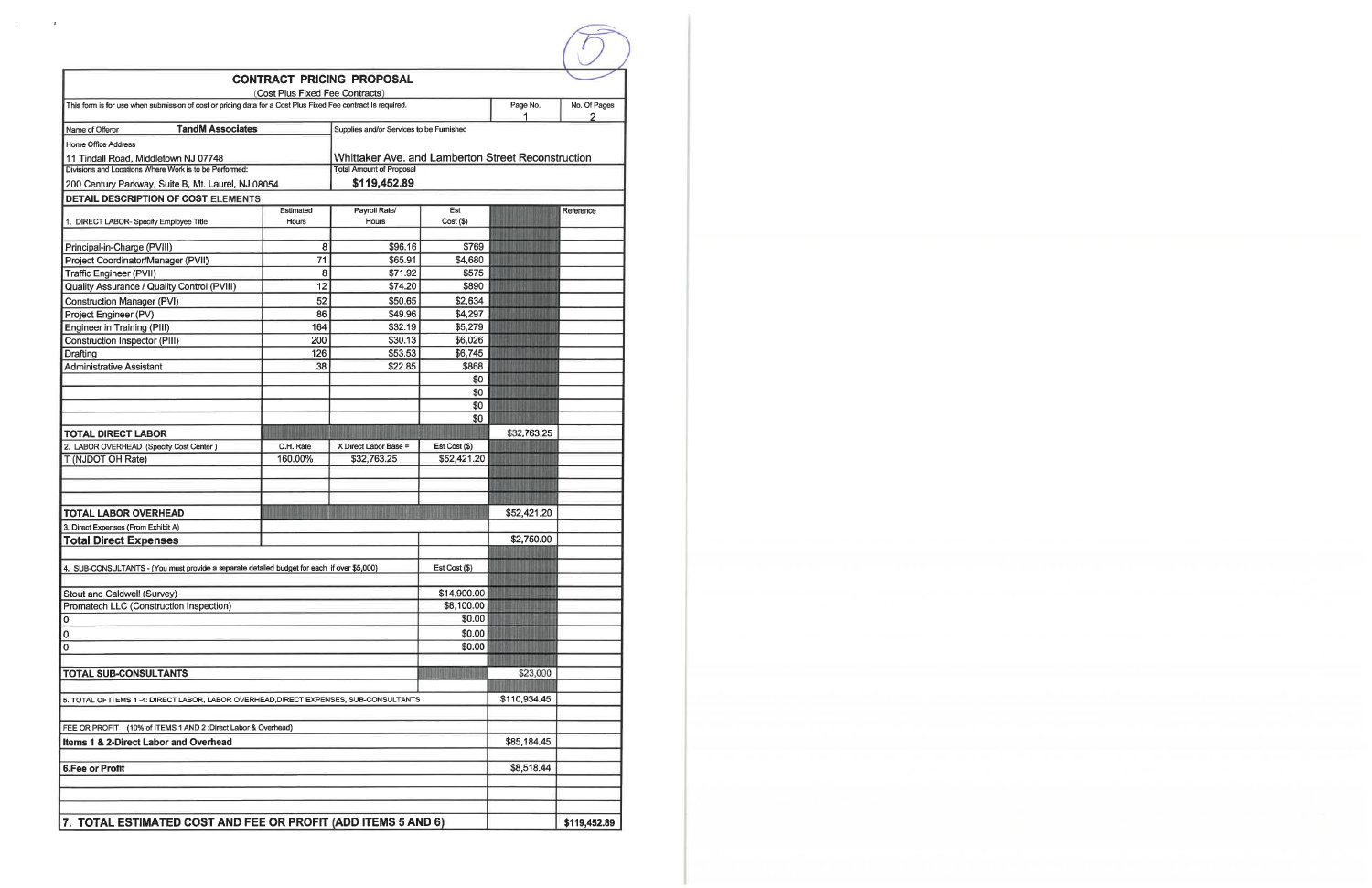|                             | This Proposal is Submitted for use in connection with and in response to (Describe RFP, etc.)                                                                                                                        |                                               |                            |
|-----------------------------|----------------------------------------------------------------------------------------------------------------------------------------------------------------------------------------------------------------------|-----------------------------------------------|----------------------------|
|                             | Whittaker Avenue and Lamberton Street Roadway Reconstruction Project<br>Trenton City RFP# 2020-09, Mercer County, New Jersey                                                                                         |                                               |                            |
|                             | and reflects our best estimates as of this date, in accordance with the instructions to Offerors and the Footnotes which follow.                                                                                     |                                               |                            |
| <b>TYPED NAME AND TITLE</b> |                                                                                                                                                                                                                      | <b>SIGNATURE</b>                              |                            |
|                             | Edwin J. Steck, Senior Vice President                                                                                                                                                                                |                                               |                            |
| <b>NAME OF FIRM</b>         |                                                                                                                                                                                                                      |                                               | Date of Submission         |
| <b>TandM Associates</b>     |                                                                                                                                                                                                                      |                                               | 3/16/2020                  |
|                             |                                                                                                                                                                                                                      |                                               |                            |
|                             | EXHIBIT A-SUPPORTING SCHEDULE - DIRECT EXPENSES (specify If more space is needed, use reverse)                                                                                                                       |                                               |                            |
| COST EL NO.                 | Item Description (See footnote 5)                                                                                                                                                                                    |                                               | EST COST (s)               |
|                             |                                                                                                                                                                                                                      |                                               |                            |
|                             | Materials and Supplies (Describe)                                                                                                                                                                                    |                                               |                            |
|                             |                                                                                                                                                                                                                      |                                               |                            |
|                             | Printing / Reproduction                                                                                                                                                                                              |                                               | \$2,250.00                 |
|                             |                                                                                                                                                                                                                      |                                               |                            |
|                             |                                                                                                                                                                                                                      |                                               |                            |
|                             |                                                                                                                                                                                                                      |                                               |                            |
|                             | Travel (Describe)                                                                                                                                                                                                    |                                               |                            |
|                             |                                                                                                                                                                                                                      |                                               |                            |
|                             | Mileage                                                                                                                                                                                                              |                                               | \$<br>500.00               |
|                             |                                                                                                                                                                                                                      |                                               |                            |
|                             |                                                                                                                                                                                                                      |                                               |                            |
|                             |                                                                                                                                                                                                                      |                                               |                            |
|                             |                                                                                                                                                                                                                      |                                               |                            |
|                             | Special Equipment and/or Testing (Describe)                                                                                                                                                                          |                                               |                            |
|                             |                                                                                                                                                                                                                      |                                               |                            |
|                             |                                                                                                                                                                                                                      |                                               |                            |
|                             |                                                                                                                                                                                                                      |                                               |                            |
|                             | Other Direct Expenses (Describe)                                                                                                                                                                                     |                                               |                            |
|                             |                                                                                                                                                                                                                      |                                               |                            |
|                             |                                                                                                                                                                                                                      |                                               |                            |
|                             |                                                                                                                                                                                                                      |                                               |                            |
|                             |                                                                                                                                                                                                                      |                                               |                            |
|                             |                                                                                                                                                                                                                      |                                               |                            |
|                             | <b>Total Direct Expenses</b>                                                                                                                                                                                         |                                               | \$2,750.00                 |
|                             | I. Has any Executive Agency of the United States Government Performed any Review of Your Accounts or Records in Connection with any other<br>Government Prime Contract or Subcontract Within the Past Twelve Months? |                                               |                            |
|                             | X.<br><b>YES</b><br><b>NO</b><br>(If Yes, identify below)                                                                                                                                                            |                                               |                            |
|                             |                                                                                                                                                                                                                      |                                               |                            |
|                             | NAME AND ADDRESS OF REVIEWING OFFICE AND INDIVIDUAL                                                                                                                                                                  |                                               | TELEPHONE NUMBER/EXTENSION |
|                             |                                                                                                                                                                                                                      |                                               |                            |
|                             | II. Will you Require the use of any Government Property in the Performance of this Proposed Contract?                                                                                                                |                                               |                            |
|                             | <b>YES</b><br>X.<br>NO.                                                                                                                                                                                              | (If Yes identify on reverse or separate page) |                            |
|                             |                                                                                                                                                                                                                      |                                               |                            |
|                             | III. Do you now Require Government Contract Financing to Perform this Proposed Contract?                                                                                                                             |                                               |                            |
|                             | <b>YES</b><br>X.<br><b>NO</b><br><b>Advance Payments</b>                                                                                                                                                             | Progress Payments or                          | Guaranteed Loans           |
|                             | (If yes, identify)                                                                                                                                                                                                   |                                               |                            |
|                             | IV. Do you now hold any Contract (Or, do you have independently financed (IR) projects) For the same or similar work called for by this                                                                              |                                               |                            |
| Proposed Contract?          |                                                                                                                                                                                                                      |                                               |                            |
|                             | <b>YES</b><br>NO<br>(If yes, identify)                                                                                                                                                                               |                                               |                            |
|                             |                                                                                                                                                                                                                      |                                               |                            |
|                             | V. Does this Cost Summary Conform with the Cost Principles set forth in Agency Regulations?                                                                                                                          |                                               |                            |
|                             | $\mathbf{x}$<br><b>YES</b><br><b>NO</b><br>(If No explain on reverse or separate page)                                                                                                                               |                                               |                            |
|                             |                                                                                                                                                                                                                      |                                               |                            |

 $\sim$   $-23$ 

 $\mathbf{u}$ 

 $\sim 0.5$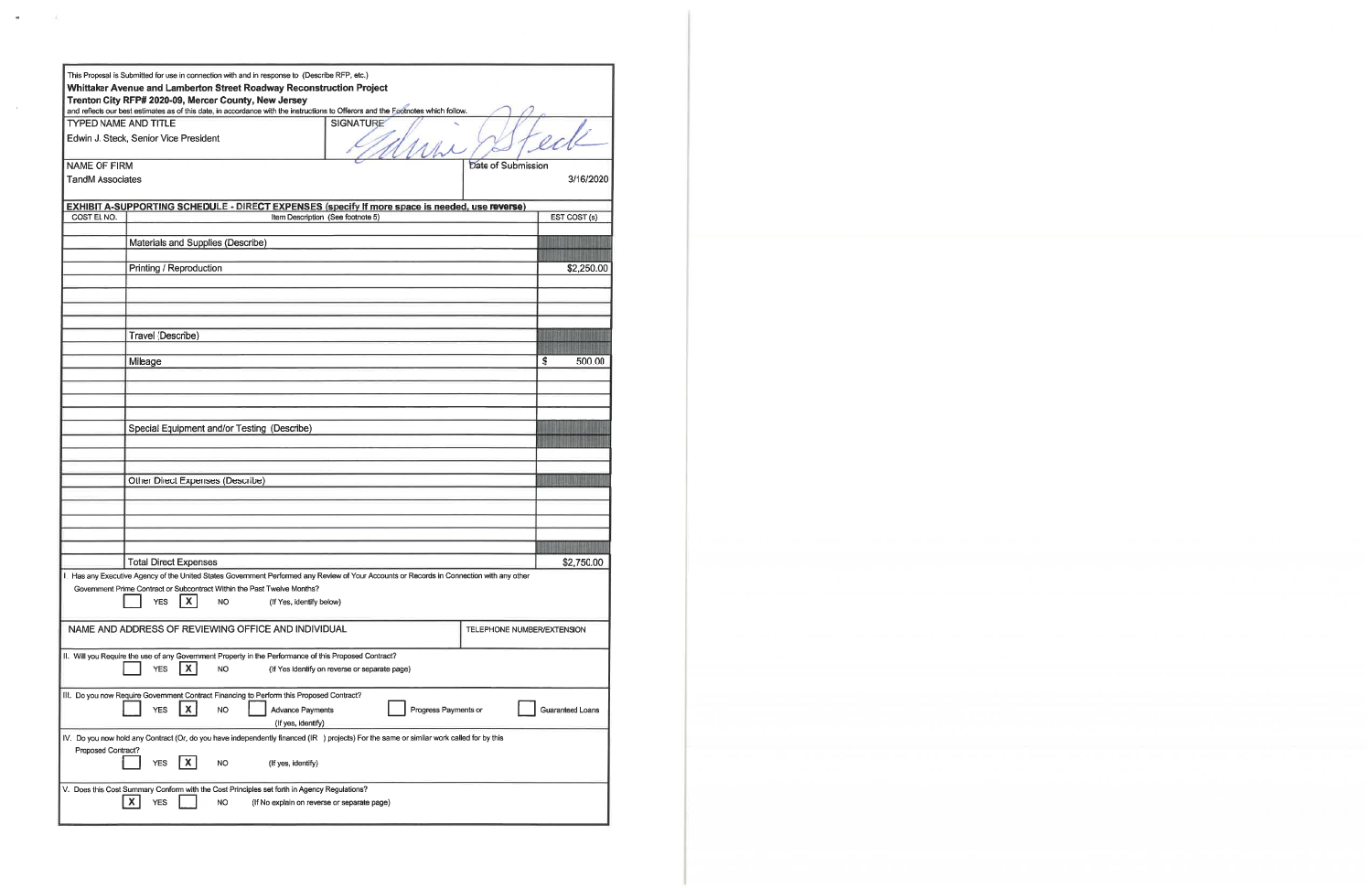| <b>T&amp;M Associates</b>                                                                                                                    |
|----------------------------------------------------------------------------------------------------------------------------------------------|
| <b>Trenton City Road Reconstruction Project</b>                                                                                              |
| Staffing Schedule & Budget Plan - Lamberton Street (Cliff to Cass) and Whittaker Avenue (South Clinton to Hamilton) - Approximately 5,000 LF |

| <b>TASK DESCRIPTION</b><br><b>ASCE Grade</b>                  | Principal-in-<br>Charge<br><b>PVIII</b> | Project<br>Coordinator /<br>Manager<br><b>PVII</b> | <b>Traffic Engineer</b><br><b>PVII</b> | QA/QC<br><b>PVIII</b>         | <b>Construction</b><br><b>Manager</b><br><b>PVI</b> | <b>Project Engineer</b><br><b>PV</b> | <b>Engineer in</b><br><b>Training</b><br>PIII | Inspector<br>PIII       | <b>Drafting</b>  | <b>Admin</b>   | Total                 |
|---------------------------------------------------------------|-----------------------------------------|----------------------------------------------------|----------------------------------------|-------------------------------|-----------------------------------------------------|--------------------------------------|-----------------------------------------------|-------------------------|------------------|----------------|-----------------------|
| <b>Task 1: Meeting Requirements</b>                           | $\overline{4}$                          | 36                                                 | $\mathbf{0}$                           | $\overline{2}$                | $\mathbf{A}$                                        | $\overline{2}$                       | $\mathbf{0}$                                  | $\Omega$                | $\mathbf{0}$     | $\overline{4}$ | 52                    |
| Meetings (5)                                                  | $\overline{4}$                          | 16                                                 |                                        | $\overline{2}$                | $\overline{4}$                                      | $\overline{2}$                       |                                               |                         |                  |                | 28                    |
| <b>B.</b> Project Management                                  |                                         | 20                                                 |                                        |                               |                                                     |                                      |                                               |                         |                  | $\overline{4}$ | 24                    |
| Task 2: Field Survey                                          | $\mathbf{0}$                            | $\overline{4}$                                     | $\boldsymbol{0}$                       | $\boldsymbol{o}$              | $\Omega$                                            | $\mathbf{0}$                         | 12                                            | $\mathbf{0}$            | $\mathbf{0}$     | $\overline{0}$ | 16                    |
| Obtain Available Information                                  |                                         | $\overline{2}$                                     |                                        |                               |                                                     |                                      | 4                                             |                         |                  |                | 6                     |
| <b>Field Survey</b>                                           |                                         | $\overline{2}$                                     |                                        |                               |                                                     |                                      | $\overline{4}$                                |                         |                  |                | 6                     |
| C. Establish Project ROW                                      |                                         |                                                    |                                        |                               |                                                     |                                      | 4                                             |                         |                  |                | $\overline{4}$        |
| <b>Task 3: Roadway Base Plans</b>                             | $\mathbf{1}$                            | $\overline{4}$                                     | $\boldsymbol{0}$                       | $\overline{2}$                | $\theta$                                            | 14                                   | 30                                            | $\Omega$                | 60               | $\mathbf{g}$   | 119                   |
| A. Preparation of Roadway Base Plans                          | $\overline{1}$                          |                                                    |                                        | $\overline{2}$                |                                                     | $\overline{4}$                       | 8                                             |                         | 60               |                | 75                    |
| B. Pavement Material Investigation and Design                 |                                         |                                                    |                                        |                               |                                                     | $\overline{\bf{4}}$                  | $\overline{4}$                                |                         |                  |                | 8                     |
| C. Utility Coordination                                       |                                         |                                                    |                                        |                               |                                                     | $\overline{\mathbf{A}}$              | 16                                            |                         |                  | 8              | $\overline{28}$       |
| D. Submission of Roadway Base Plans for Review                |                                         | $\overline{4}$                                     |                                        |                               |                                                     | $\overline{2}$                       | $\overline{2}$                                |                         |                  |                | 8                     |
| <b>Task 4: Complete Streets Checklist</b>                     | $\mathbf{0}$                            | $\mathbf{I}$                                       | $\boldsymbol{0}$                       | $\boldsymbol{0}$              | $\mathbf{0}$                                        | $\mathbf{0}$                         | 6                                             | $\mathbf{0}$            | $\mathbf{0}$     | $\mathbf{0}$   | $\overline{7}$        |
| A. Checklist                                                  |                                         | $\overline{1}$                                     |                                        |                               |                                                     |                                      | 6                                             |                         |                  |                | $\overline{7}$        |
| Task 5: Stormwater Management / Drainage System               | $\mathbf{0}$                            | $\overline{a}$                                     | $\boldsymbol{0}$                       | $\boldsymbol{0}$              | $\bf{0}$                                            | $\overline{A}$                       | $\mathbf{8}$                                  | $\Omega$                | $\mathbf{0}$     | $\mathbf{0}$   | 12                    |
| A. Specify new castings                                       |                                         | $\overline{a}$                                     |                                        |                               |                                                     | $\overline{4}$                       | 8                                             |                         |                  |                | 12                    |
| <b>Task 6: Preliminary Construction Plans &amp; Documents</b> | и                                       | $\mathbf{q}$                                       | $\overline{4}$                         | $\overline{4}$                | $\mathbf{0}$                                        | 36                                   | 52                                            | $\mathbf{0}$            | 40               | $\overline{8}$ | 154                   |
| A. Preliminary Plans                                          | $\mathbf{1}$                            | $\overline{4}$                                     | $\overline{4}$                         | $\overline{4}$                |                                                     | 16                                   | 40                                            |                         | 40               |                | 109                   |
| B. Preliminary Technical Documents                            |                                         | $\overline{2}$                                     |                                        |                               |                                                     | 16                                   | 8                                             |                         |                  | 4              | 30                    |
| C. City PS&E Submission                                       |                                         | $\overline{2}$                                     |                                        |                               |                                                     | $\overline{2}$                       | $\overline{2}$                                |                         |                  | $\overline{2}$ | $\bf{8}$              |
| D. Submission to Outside Agencies                             |                                         | $\mathcal{I}$                                      |                                        |                               |                                                     | $\overline{2}$                       | $\overline{2}$                                |                         |                  | $\overline{2}$ | $\overline{7}$        |
| <b>Task 7: Final Construction Plans and Documents</b>         | и                                       | $6\phantom{1}$                                     | $\overline{a}$                         | $\overline{4}$                | $\mathbf{0}$                                        | 18                                   | 34                                            | $\mathbf{0}$            | 24               | $\overline{2}$ | 93                    |
| A. Finalize Construction Documents                            | $\mathbf{1}$                            | $\overline{4}$                                     | $\overline{4}$                         | $\overline{4}$                |                                                     | 16                                   | 32                                            |                         | 24               |                | 85                    |
| B. Final PS&E submission                                      |                                         | $\overline{2}$                                     |                                        |                               |                                                     | $\overline{2}$                       | $\overline{2}$                                |                         |                  | $\overline{2}$ | 8                     |
| Task 8: Deliverables to the City                              | $\mathbf{0}$                            | $\blacktriangleleft$                               | $\mathbf{0}$                           | $\bullet$                     | $\mathbf{0}$                                        | $\mathbf{0}$                         | $\overline{2}$                                | $\overline{0}$          | $\overline{2}$   | $\overline{2}$ | $\overline{7}$        |
| A. Deliverables                                               |                                         | $\mathcal{I}$                                      |                                        |                               |                                                     |                                      | $\overline{2}$                                |                         | $\overline{2}$   | $\overline{2}$ | $\overline{7}$        |
| <b>Task 9: Bid Phase Services</b>                             | $\mathbf{A}$                            | $\overline{4}$                                     | $\mathbf{o}$                           | $\bullet$                     | $\mathbf{0}$                                        | A                                    | $\boldsymbol{A}$                              | $\overline{\mathbf{0}}$ | $\mathbf{0}$     | $\overline{a}$ | 17 <sup>2</sup>       |
| A. Advertise, Open, Recommend                                 | $\blacktriangleleft$                    | $\overline{4}$                                     |                                        |                               |                                                     | $\overline{a}$                       | 4                                             |                         |                  | 4              | 17                    |
| <b>Task 10: Construction Phase Services</b>                   | $\theta$                                | 6                                                  | $\mathbf{0}$                           | $\overline{0}$                | 48                                                  | $\overline{8}$                       | 16                                            | 200                     | $\mathbf{0}$     | 10             | 288                   |
| A. Construction Management                                    |                                         | $\overline{4}$                                     |                                        |                               | 48                                                  | $\overline{4}$                       |                                               |                         |                  | $6^{\circ}$    | 62                    |
| <b>Construction Inspection</b>                                |                                         |                                                    |                                        |                               |                                                     |                                      |                                               | 200                     |                  |                | 200                   |
| C. NJDOT SAGE Grant Reimbursement                             |                                         | $\overline{2}$                                     |                                        |                               |                                                     | $\overline{4}$                       | 16                                            |                         |                  | $\overline{4}$ | 26                    |
| <b>TOTAL HOURS</b>                                            | $\mathbf{R}$                            | $\overline{71}$                                    | 8                                      | $\overline{12}$               | 52                                                  | 86                                   | 164                                           | 200                     | $\overline{126}$ | 38             | 482                   |
| <b>Direct Labor Hourly Rate</b>                               | $\sqrt{2}$<br>$96.16$ \$                | $65.91$ \$                                         | $71.92$ \$                             | $74.20$ \$                    | $50.65$ \$                                          | $49.96$ \$                           | $32.19$ \$                                    | $30.13$ \$              | $53.53$ \$       | 22.85          |                       |
| <b>Direct Labor Costs</b>                                     | $\mathbf{s}$<br>769.28                  | 4,679.61<br>$\mathbf{s}$                           | $575.36$ \$<br>$\mathbf{s}$            | $890.40$ \$                   | $2,633.80$ \$                                       | $4,296.56$ \$                        | $5,279.16$ \$                                 | $6,026.00$ \$           | $6,744.78$ \$    | 868.30         | 32,763.25<br><b>S</b> |
| Overhead %                                                    | 160.000%                                | 160.000%                                           | 160.000%                               | 160.000%                      | 160.000%                                            | 160.000%                             | 160.000%                                      | 160.000%                | 160.000%         | 160.000%       |                       |
| <b>Overhead Cost</b>                                          | $1,230.85$ \$<br>$\mathbf{s}$           | $7,487.38$ \$                                      | 920.58                                 | $1,424.64$ \$<br>$\mathbf{s}$ | 4,214.08                                            | $6,874.50$ \$<br><b>S</b>            | 8,446.66                                      | $9,641.60$ \$           | $10,791.65$ \$   | 1,389.28       | 52,421.22             |
| <b>Total Labor Cost</b>                                       | $2,000.13$ \$<br>$\mathbf{s}$           | $12,166.99$ \$                                     | $1,495.94$ \$                          | $2,315.04$ \$                 | $6,847.88$ \$                                       | $11,171.06$ \$                       | $13,725.82$ \$                                | $15,667.60$ \$          | $17,536.43$ \$   | $2,257.58$ \$  | 85,184.47             |

#### **Direct Expenses:**

 $\vec{r}$  ,  $\vec{r}$  ,  $\vec{x}$ 

| <b>Total Direct Expenses: \$</b> |    | 2,750.00 |
|----------------------------------|----|----------|
|                                  | æ  | ۰        |
|                                  | s  |          |
|                                  | S  | -        |
| Mileage                          | \$ | 500.00   |
| Reproduction                     | \$ | 2,250.00 |

#### **Subconsultant Fees:**

| Stout and Caldwell (Survey)             |           | 14,900.00 (10 days @ \$1,490.00/day) |
|-----------------------------------------|-----------|--------------------------------------|
| Promatech LLC (Construction Inspection) |           | 8,100.00 (90hrs x \$90/hr)           |
|                                         |           |                                      |
|                                         |           |                                      |
|                                         |           |                                      |
| <b>Total Subconsultant Fees: \$</b>     | 23,000.00 |                                      |

| Labor + OH             | s  | 85,184.47 |
|------------------------|----|-----------|
| <b>Direct Expenses</b> | s  | 2,750.00  |
| Subs                   | \$ | 23,000.00 |
| 10% Profit             | s  | 8,518.45  |
|                        |    |           |

 $$ 119,452.92$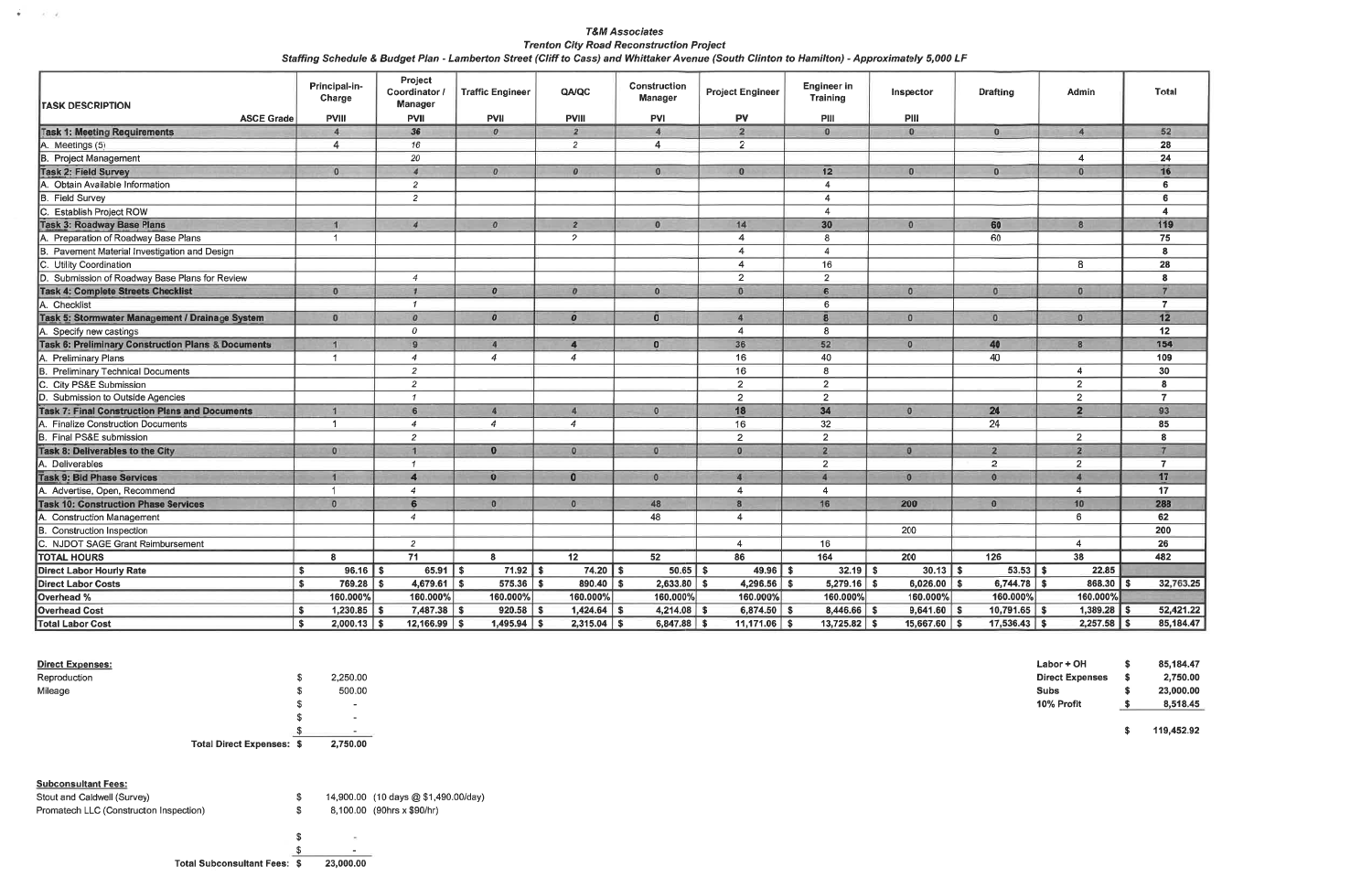

### **BID PROPOSAL FORM RESPONDENT MUST COMPLETE**

We the undersigned propose to furnish and deliver the above services pursuant to the scope of services and requirements and made part hereof: Please see attached for our Price TOTAL AMOUNT FOR THE SERVICES FOR TWELVE MONTHS

Proposal breakdown.

\$125,000

### (ORIGINAL SIGNATURE BY AUTHORIZED REPRESENTATIVE)

The undersigned is a Corporation, Partnership or Individual under the laws of the State of having its principal office at 119 Cherry Hill Road, Suite 110, Parsippany, NJ 07054 New Jersey

COMPANY H2M Associates, Inc. ADDRESS 4810 Belmar Boulevard Wall Township, NJ 07753 **ADDRESS** FED. ID #

Steven C Heard

NAME Steven C. Hearl, P.E. LEED AP, CCCA. TELEPHONE (732)414-2661

FAX (732)414-2662

EMAIL shearl@h2m.com

DATE 3/13/2020

**SIGNATURE**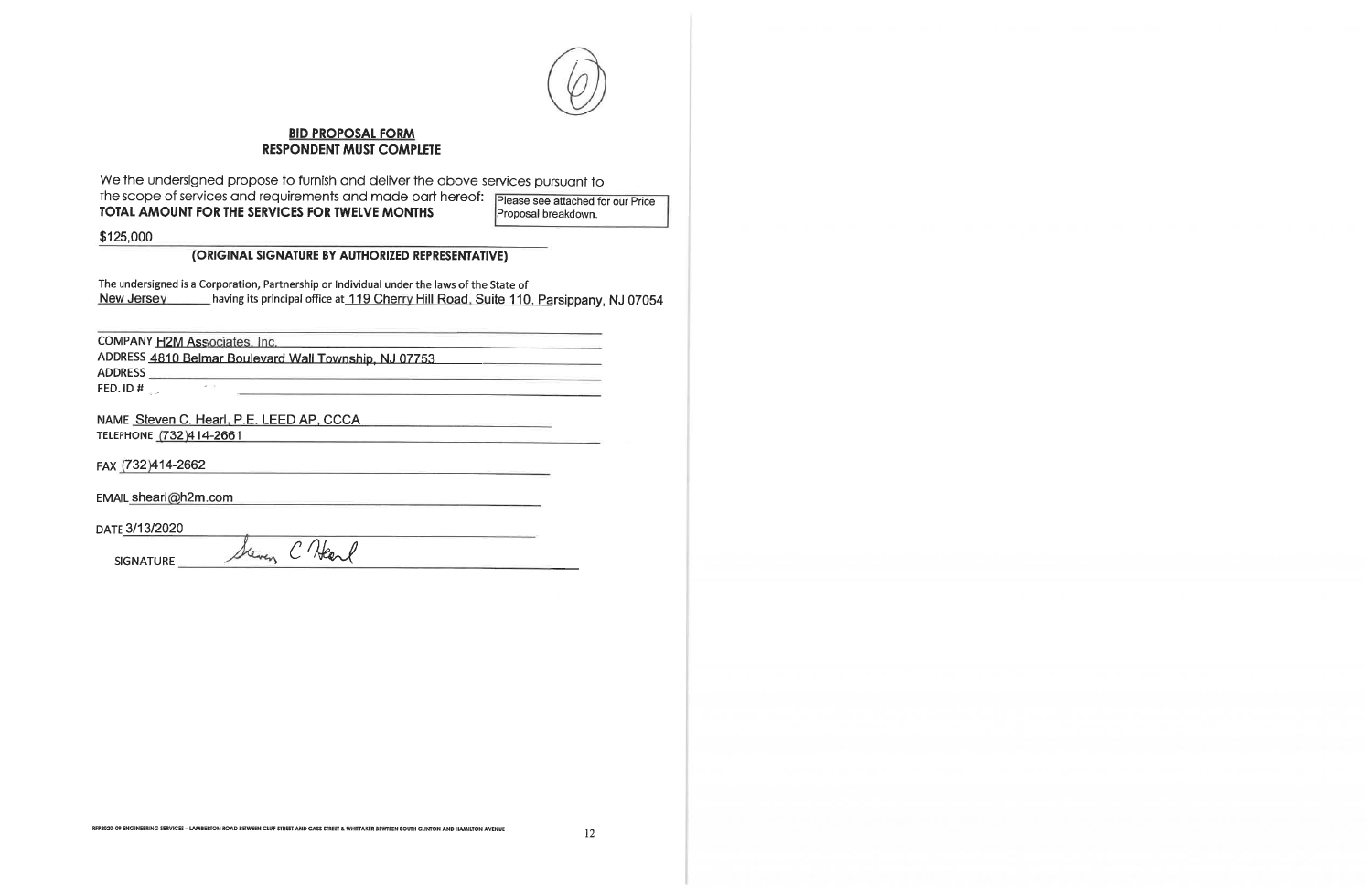



H2M proposes to deliver the project under the following fee structure:

| Task 1: | Research of above/below ground public utilities, plans, tax<br>maps, initial inspection, field survey               | \$35,000         |
|---------|---------------------------------------------------------------------------------------------------------------------|------------------|
| Task 2: | Preparation of plans & specifications, meetings, permitting, and<br>printing                                        | \$63,000         |
| Task 3: | Construction Administration/periodic observation during<br>construction (full-time during milling and paving phase) | \$27,000         |
|         |                                                                                                                     | Total: \$125,000 |